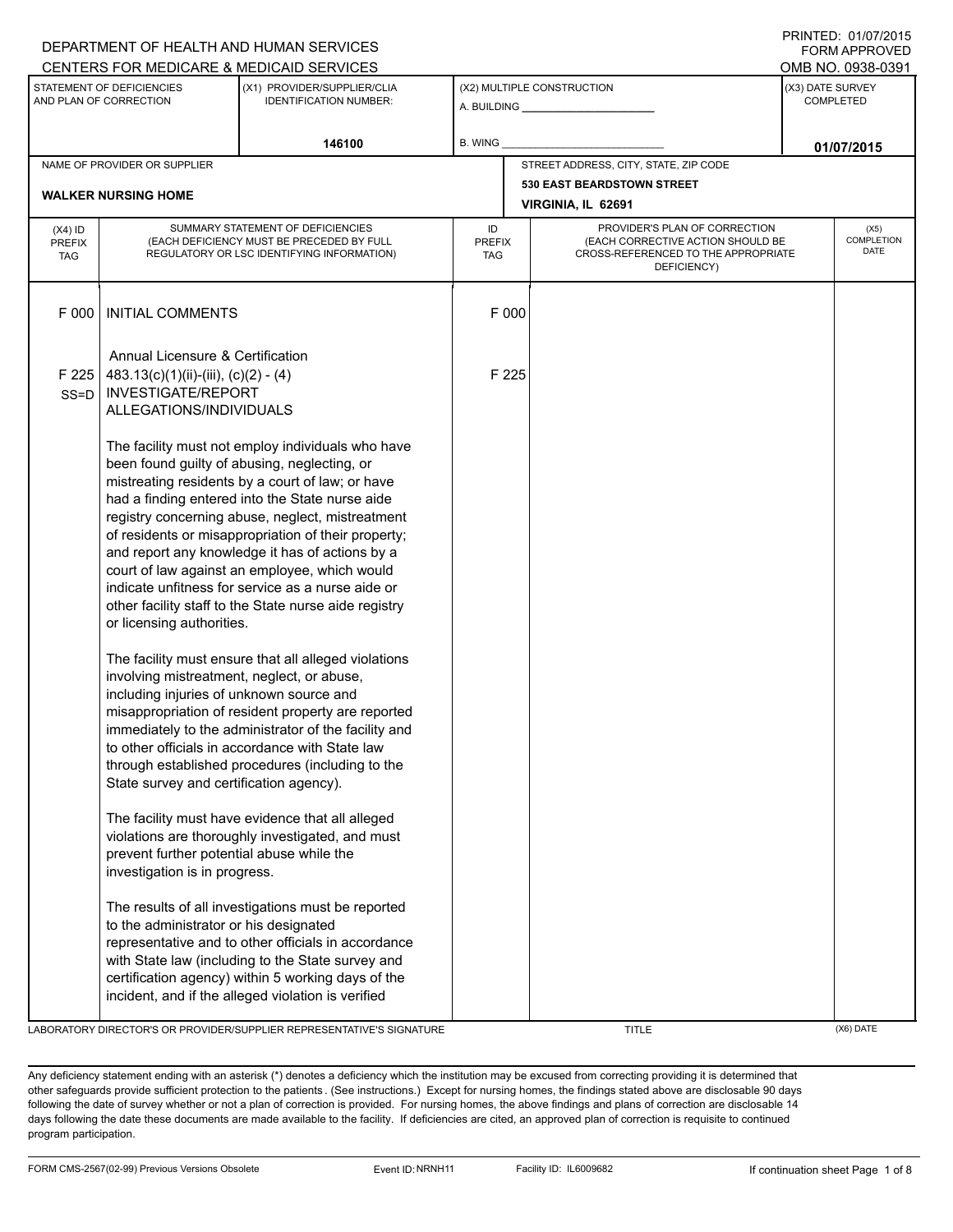|                                          |                                                                                                                                                      | DEPARTMENT OF HEALTH AND HUMAN SERVICES                                                                                                                                                                                                                                                                                                                                                                                                                       |                            |       |                                                                                                                          |                                      | FORM APPROVED                     |
|------------------------------------------|------------------------------------------------------------------------------------------------------------------------------------------------------|---------------------------------------------------------------------------------------------------------------------------------------------------------------------------------------------------------------------------------------------------------------------------------------------------------------------------------------------------------------------------------------------------------------------------------------------------------------|----------------------------|-------|--------------------------------------------------------------------------------------------------------------------------|--------------------------------------|-----------------------------------|
|                                          |                                                                                                                                                      | CENTERS FOR MEDICARE & MEDICAID SERVICES                                                                                                                                                                                                                                                                                                                                                                                                                      |                            |       |                                                                                                                          |                                      | OMB NO. 0938-0391                 |
|                                          | STATEMENT OF DEFICIENCIES<br>AND PLAN OF CORRECTION                                                                                                  | (X1) PROVIDER/SUPPLIER/CLIA<br><b>IDENTIFICATION NUMBER:</b>                                                                                                                                                                                                                                                                                                                                                                                                  |                            |       | (X2) MULTIPLE CONSTRUCTION                                                                                               | (X3) DATE SURVEY<br><b>COMPLETED</b> |                                   |
|                                          |                                                                                                                                                      | 146100                                                                                                                                                                                                                                                                                                                                                                                                                                                        | <b>B. WING</b>             |       |                                                                                                                          |                                      | 01/07/2015                        |
|                                          | NAME OF PROVIDER OR SUPPLIER                                                                                                                         |                                                                                                                                                                                                                                                                                                                                                                                                                                                               |                            |       | STREET ADDRESS, CITY, STATE, ZIP CODE                                                                                    |                                      |                                   |
|                                          | <b>WALKER NURSING HOME</b>                                                                                                                           |                                                                                                                                                                                                                                                                                                                                                                                                                                                               |                            |       | <b>530 EAST BEARDSTOWN STREET</b>                                                                                        |                                      |                                   |
|                                          |                                                                                                                                                      |                                                                                                                                                                                                                                                                                                                                                                                                                                                               |                            |       | VIRGINIA, IL 62691                                                                                                       |                                      |                                   |
| $(X4)$ ID<br><b>PREFIX</b><br><b>TAG</b> |                                                                                                                                                      | SUMMARY STATEMENT OF DEFICIENCIES<br>(EACH DEFICIENCY MUST BE PRECEDED BY FULL<br>REGULATORY OR LSC IDENTIFYING INFORMATION)                                                                                                                                                                                                                                                                                                                                  | ID<br><b>PREFIX</b><br>TAG |       | PROVIDER'S PLAN OF CORRECTION<br>(EACH CORRECTIVE ACTION SHOULD BE<br>CROSS-REFERENCED TO THE APPROPRIATE<br>DEFICIENCY) |                                      | (X5)<br><b>COMPLETION</b><br>DATE |
| F 225                                    | Continued From page 1                                                                                                                                | appropriate corrective action must be taken.                                                                                                                                                                                                                                                                                                                                                                                                                  |                            | F 225 |                                                                                                                          |                                      |                                   |
|                                          | by:<br>reviewed for abuse in a sample of 10.                                                                                                         | This REQUIREMENT is not met as evidenced<br>Based on interview and record review the facility<br>failed to immediately notify the Administrator and<br>State Certification and Survey Agency with an<br>allegation of abuse for one of two residents (R3)                                                                                                                                                                                                     |                            |       |                                                                                                                          |                                      |                                   |
|                                          | Findings include:                                                                                                                                    |                                                                                                                                                                                                                                                                                                                                                                                                                                                               |                            |       |                                                                                                                          |                                      |                                   |
|                                          | 2:00p.m. to 11:00p.m. shift. The abuse<br>until 11/05/14 at 11:18a.m.                                                                                | An abuse investigation dated 11/05/14 and signed<br>by E1(Administrator), documents E11 (Certified<br>Nurse Aide) witnessed E12 verbally abuse R3<br>while providing care on 11/04/14 during the<br>investigation documents E1 was not notified of<br>the alleged abuse until 11/05/14 at 6:00a.m. The<br>abuse investigation also documents the State<br>Certification and Survey Agency was not notified                                                    |                            |       |                                                                                                                          |                                      |                                   |
|                                          | the incident was not reported until the next<br>(E14/Social Services Director) or<br>(E1/Administrator).<br>On 1/06/15 at 11:15a.m., E1 verified the | On 1/06/15 at 2:35p.m., E11 (Certified Nurse<br>Aide) verified having witnessed verbal abuse by<br>E12 to R3 on 11/04/14. E11 stated the incident<br>occurred between 9:00p.m. to 9:30p.m. while E11<br>and E12 were providing care to R3. E11 verified<br>morning, 11/05/14, stating, "I didn't tell anyone it<br>happened right away. I told (E13/Licensed<br>Practical Nurse) the next day and (E13) told<br>allegation of verbal abuse between E12 and R3 |                            |       |                                                                                                                          |                                      |                                   |

FORM CMS-2567(02-99) Previous Versions Obsolete Event ID:NRNH11 Facility ID: IL6009682 If continuation sheet Page 2 of 8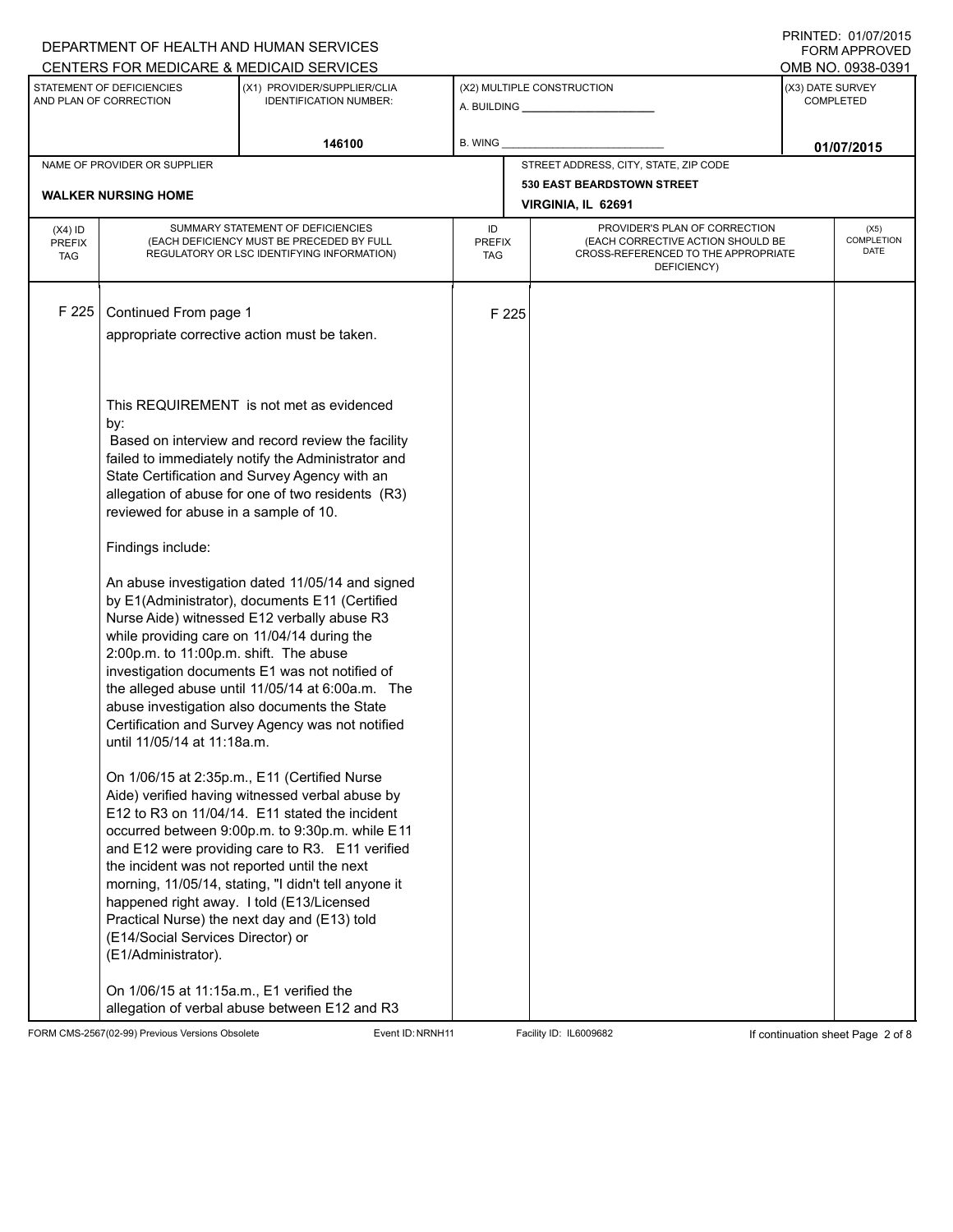|                                                                                                                                                   |                                                                                                                                                                                                                                                                                                                                                                                                                                                          | DEPARTMENT OF HEALTH AND HUMAN SERVICES                                                                                                                                                                                                                                                                                                                                                                                                                                                                                                                                                                                          |                                      |                |                                                                                                                          |  | I I III I LU. U IIU I LU I J<br>FORM APPROVED |
|---------------------------------------------------------------------------------------------------------------------------------------------------|----------------------------------------------------------------------------------------------------------------------------------------------------------------------------------------------------------------------------------------------------------------------------------------------------------------------------------------------------------------------------------------------------------------------------------------------------------|----------------------------------------------------------------------------------------------------------------------------------------------------------------------------------------------------------------------------------------------------------------------------------------------------------------------------------------------------------------------------------------------------------------------------------------------------------------------------------------------------------------------------------------------------------------------------------------------------------------------------------|--------------------------------------|----------------|--------------------------------------------------------------------------------------------------------------------------|--|-----------------------------------------------|
|                                                                                                                                                   |                                                                                                                                                                                                                                                                                                                                                                                                                                                          | CENTERS FOR MEDICARE & MEDICAID SERVICES                                                                                                                                                                                                                                                                                                                                                                                                                                                                                                                                                                                         |                                      |                |                                                                                                                          |  | OMB NO. 0938-0391                             |
| STATEMENT OF DEFICIENCIES<br>(X2) MULTIPLE CONSTRUCTION<br>(X1) PROVIDER/SUPPLIER/CLIA<br>AND PLAN OF CORRECTION<br><b>IDENTIFICATION NUMBER:</b> |                                                                                                                                                                                                                                                                                                                                                                                                                                                          |                                                                                                                                                                                                                                                                                                                                                                                                                                                                                                                                                                                                                                  | (X3) DATE SURVEY<br><b>COMPLETED</b> |                |                                                                                                                          |  |                                               |
|                                                                                                                                                   |                                                                                                                                                                                                                                                                                                                                                                                                                                                          | 146100                                                                                                                                                                                                                                                                                                                                                                                                                                                                                                                                                                                                                           | B. WING                              |                |                                                                                                                          |  | 01/07/2015                                    |
|                                                                                                                                                   | NAME OF PROVIDER OR SUPPLIER                                                                                                                                                                                                                                                                                                                                                                                                                             |                                                                                                                                                                                                                                                                                                                                                                                                                                                                                                                                                                                                                                  |                                      |                | STREET ADDRESS, CITY, STATE, ZIP CODE                                                                                    |  |                                               |
|                                                                                                                                                   | <b>WALKER NURSING HOME</b>                                                                                                                                                                                                                                                                                                                                                                                                                               |                                                                                                                                                                                                                                                                                                                                                                                                                                                                                                                                                                                                                                  |                                      |                | <b>530 EAST BEARDSTOWN STREET</b>                                                                                        |  |                                               |
|                                                                                                                                                   |                                                                                                                                                                                                                                                                                                                                                                                                                                                          |                                                                                                                                                                                                                                                                                                                                                                                                                                                                                                                                                                                                                                  |                                      |                | VIRGINIA, IL 62691                                                                                                       |  |                                               |
| $(X4)$ ID<br><b>PREFIX</b><br><b>TAG</b>                                                                                                          |                                                                                                                                                                                                                                                                                                                                                                                                                                                          | SUMMARY STATEMENT OF DEFICIENCIES<br>(EACH DEFICIENCY MUST BE PRECEDED BY FULL<br>REGULATORY OR LSC IDENTIFYING INFORMATION)                                                                                                                                                                                                                                                                                                                                                                                                                                                                                                     | ID<br><b>PREFIX</b><br>TAG           |                | PROVIDER'S PLAN OF CORRECTION<br>(EACH CORRECTIVE ACTION SHOULD BE<br>CROSS-REFERENCED TO THE APPROPRIATE<br>DEFICIENCY) |  | (X5)<br><b>COMPLETION</b><br>DATE             |
| F 225<br>SS=D                                                                                                                                     | Continued From page 2<br>11/05/14 at 6:00a.m. E1 verified the State<br>of the allegation of abuse until 11/05/14 at<br>away."<br>An Abuse/Neglect Prevention Policy dated<br>immediately report the matter to the<br>Administrator."<br>F 226 $\vert$ 483.13(c) DEVELOP/IMPLMENT<br>ABUSE/NEGLECT, ETC POLICIES<br>policies and procedures that prohibit<br>and misappropriation of resident property.<br>by:<br>Policy by not immediately notifying the | occurred on 11/04/14 but E1 was not notified until<br>Certification and Survey Agency was not notified<br>11:18a.m. E1 also verified the State Certification<br>and Survey Agency should be notified of abuse<br>immediately stating, "We should report right<br>10/02/11 states, "A staff person who observes or<br>suspects abuse, neglect, or theft of property shall<br>The facility must develop and implement written<br>mistreatment, neglect, and abuse of residents<br>This REQUIREMENT is not met as evidenced<br>Based on interview and record review the facility<br>failed to follow their Abuse/Neglect Prevention |                                      | F 225<br>F 226 |                                                                                                                          |  |                                               |
|                                                                                                                                                   | State Certification and Survey Agency<br>the potential to affect all 40 residents in the<br>facility.                                                                                                                                                                                                                                                                                                                                                    | Administrator with an allegation of abuse for one<br>of two residents (R3) reviewed for abuse in a<br>sample of 10. The facility also failed to develop<br>and implement a policy to immediately notify the<br>immediately with an allegation of abuse. This has                                                                                                                                                                                                                                                                                                                                                                 |                                      |                |                                                                                                                          |  |                                               |

FORM CMS-2567(02-99) Previous Versions Obsolete Event ID:NRNH11 Facility ID: IL6009682 If continuation sheet Page 3 of 8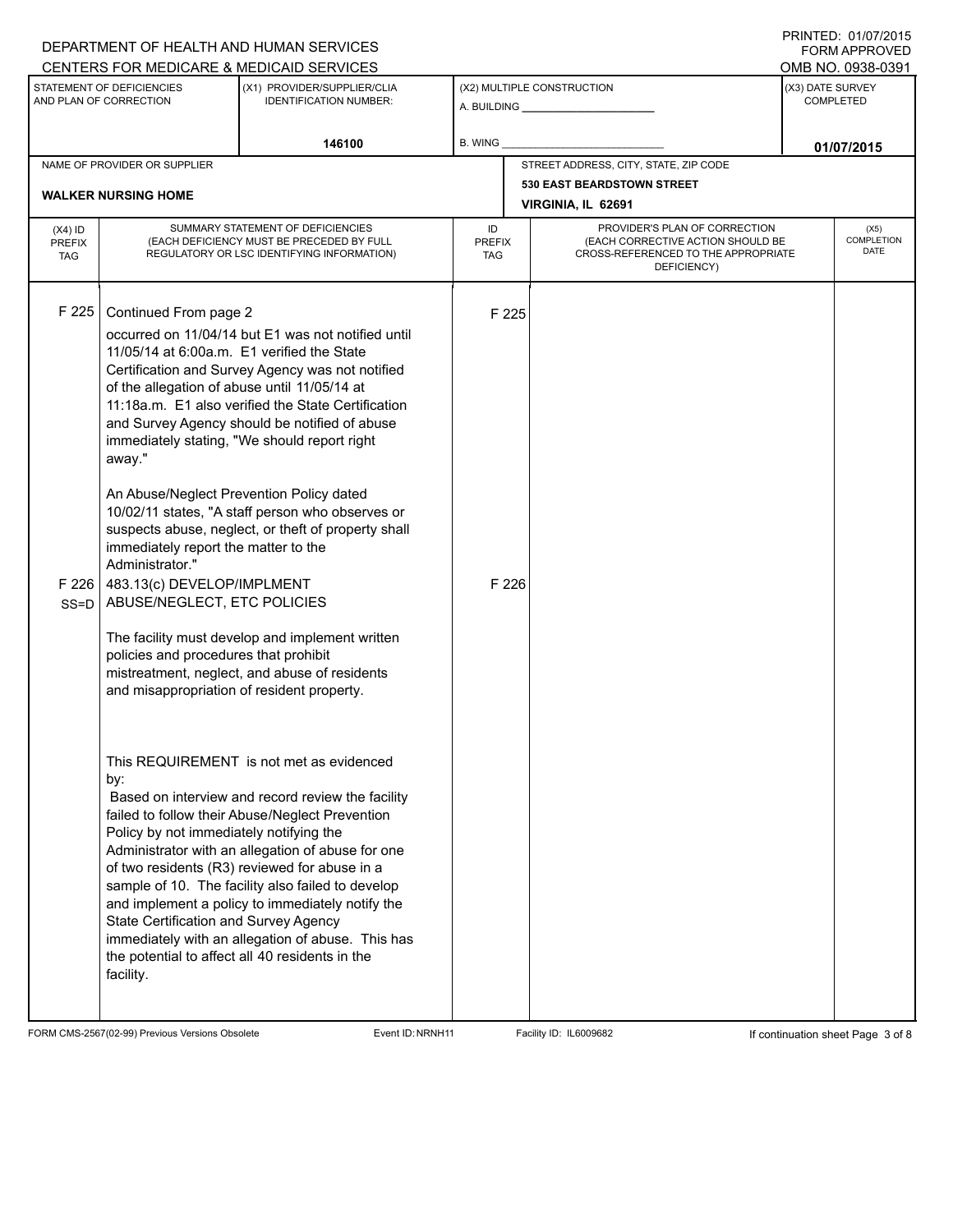## A. BUILDING **\_\_\_\_\_\_\_\_\_\_\_\_\_\_\_\_\_\_\_\_\_\_** (X1) PROVIDER/SUPPLIER/CLIA IDENTIFICATION NUMBER: STATEMENT OF DEFICIENCIES AND PLAN OF CORRECTION (X3) DATE SURVEY COMPLETED FORM APPROVED (X2) MULTIPLE CONSTRUCTION **B. WING** CENTERS FOR MEDICARE & MEDICAID SERVICES **And CENTERS FOR MEDICAL ACCESS** OMB NO. 0938-0391 **146100 B. WING D. CONSUMING D. CONSUMING D. CONSUMING D. CONSUMING D. CONSUMING D. CONSUMING D. CONSUMING** NAME OF PROVIDER OR SUPPLIER STREET ADDRESS, CITY, STATE, ZIP CODE **530 EAST BEARDSTOWN STREET WALKER NURSING HOME VIRGINIA, IL 62691** PROVIDER'S PLAN OF CORRECTION (EACH CORRECTIVE ACTION SHOULD BE CROSS-REFERENCED TO THE APPROPRIATE DEFICIENCY) (X5) **COMPLETION** DATE ID PREFIX TAG (X4) ID PREFIX TAG SUMMARY STATEMENT OF DEFICIENCIES (EACH DEFICIENCY MUST BE PRECEDED BY FULL REGULATORY OR LSC IDENTIFYING INFORMATION) F 226 Continued From page 3 F 226 Findings include: An Abuse/Neglect Prevention Policy dated 10/02/11 states, "A staff person who observes or suspects abuse, neglect, or theft of property shall immediately report the matter to the Administrator." The abuse policy does not include instruction to immediately notify the State Certification and Survey Agency of alleged abuse. The abuse policy does state, "All incidents shall be reported in writing to IDPH (State Certification and Survey Agency) within 24 hours." An abuse investigation dated 11/05/14 and signed by E1(Administrator), documents alleged verbal abuse occurred between E12 and R3 on 11/04/14. On 1/06/15 at 2:35 p.m., E11 (Certified Nurse Aide) verified having witness verbal abuse by E12 to R3 on 11/04/14. E11 verified the incident was not reported until the next morning, 11/05/14, stating, "I didn't tell anyone it happened right away." On 1/06/15 at 11:15 a.m., E1 verified the allegation of verbal abuse between E12 and R3 occurred on 11/04/14 but E1 was not notified until 11/05/14 at 6:00 a.m. E1 verified the State Certification and Survey Agency was not notified of the allegation of abuse until 11/05/14 at 11:18 a.m. E1 also verified the facility's policy does not require the State Certification and Survey Agency be notified of abuse immediately stating, "We should report right away." The Centers for Medicare and Medicaid Services (CMS) Resident Census and Condition report,

FORM CMS-2567(02-99) Previous Versions Obsolete **Example 2000 Exert ID:NRNH11** Facility ID: IL6009682 **If continuation sheet Page 4 of 8** 

DEPARTMENT OF HEALTH AND HUMAN SERVICES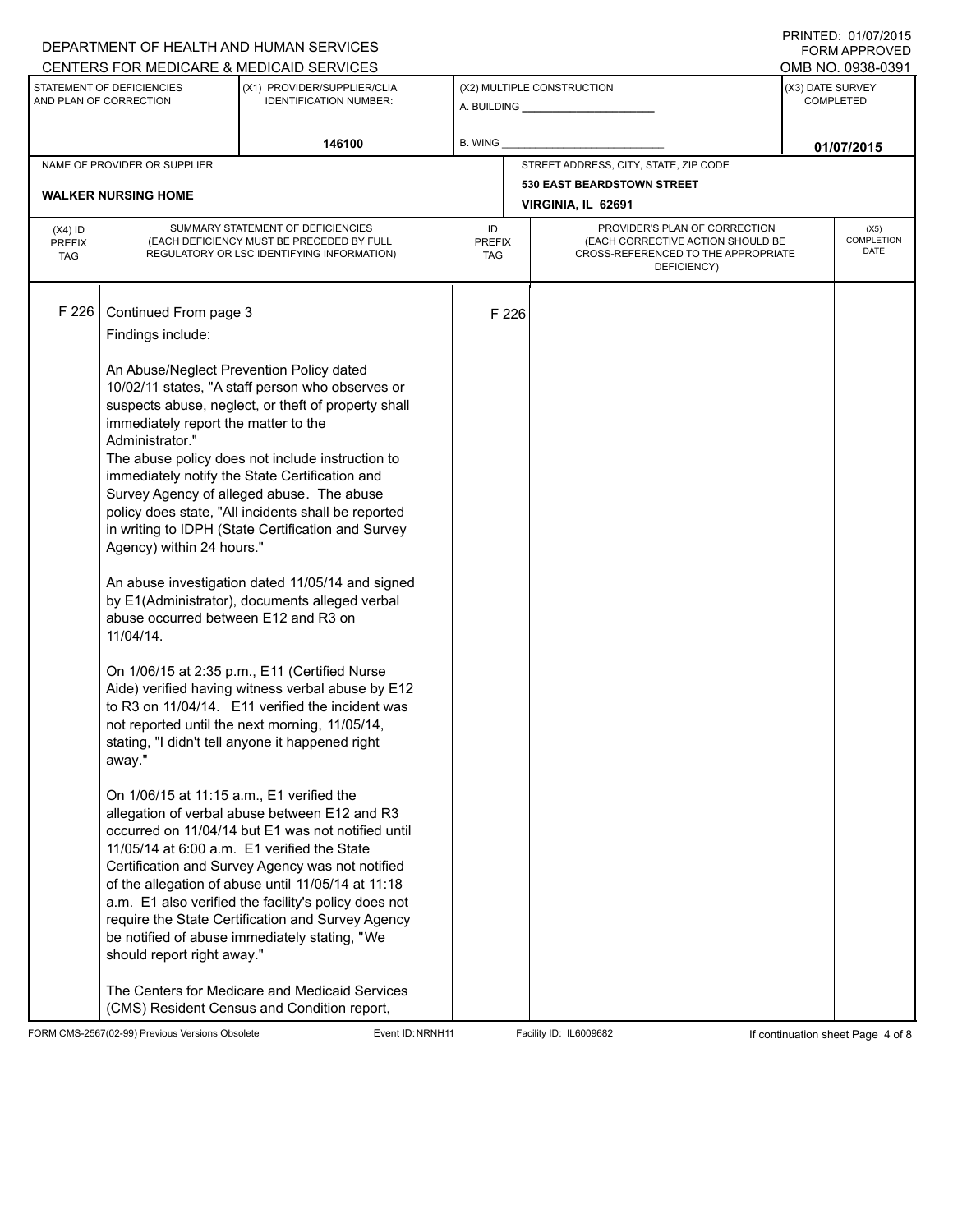## A. BUILDING **\_\_\_\_\_\_\_\_\_\_\_\_\_\_\_\_\_\_\_\_\_\_** (X1) PROVIDER/SUPPLIER/CLIA IDENTIFICATION NUMBER: STATEMENT OF DEFICIENCIES AND PLAN OF CORRECTION (X3) DATE SURVEY COMPLETED FORM APPROVED (X2) MULTIPLE CONSTRUCTION **B. WING** CENTERS FOR MEDICARE & MEDICAID SERVICES **And CENTERS FOR MEDICAL ACCESS** OMB NO. 0938-0391 **146100 B. WING D. CONSUMING D. CONSUMING D. CONSUMING D. CONSUMING D. CONSUMING D. CONSUMING D. CONSUMING** NAME OF PROVIDER OR SUPPLIER STREET ADDRESS, CITY, STATE, ZIP CODE **530 EAST BEARDSTOWN STREET WALKER NURSING HOME VIRGINIA, IL 62691** PROVIDER'S PLAN OF CORRECTION (EACH CORRECTIVE ACTION SHOULD BE CROSS-REFERENCED TO THE APPROPRIATE DEFICIENCY) (X5) **COMPLETION** DATE ID PREFIX TAG (X4) ID PREFIX TAG SUMMARY STATEMENT OF DEFICIENCIES (EACH DEFICIENCY MUST BE PRECEDED BY FULL REGULATORY OR LSC IDENTIFYING INFORMATION) F 226 Continued From page 4 F 226 dated 1/4/15 and signed by E4 (Care Plan Coordinator), documents 40 residents reside in the building. F 441 SS=D 483.65 INFECTION CONTROL, PREVENT SPREAD, LINENS The facility must establish and maintain an Infection Control Program designed to provide a safe, sanitary and comfortable environment and to help prevent the development and transmission of disease and infection. (a) Infection Control Program The facility must establish an Infection Control Program under which it - (1) Investigates, controls, and prevents infections in the facility; (2) Decides what procedures, such as isolation, should be applied to an individual resident; and (3) Maintains a record of incidents and corrective actions related to infections. (b) Preventing Spread of Infection (1) When the Infection Control Program determines that a resident needs isolation to prevent the spread of infection, the facility must isolate the resident. (2) The facility must prohibit employees with a communicable disease or infected skin lesions from direct contact with residents or their food, if direct contact will transmit the disease. (3) The facility must require staff to wash their hands after each direct resident contact for which hand washing is indicated by accepted professional practice. (c) Linens Personnel must handle, store, process and F 441

FORM CMS-2567(02-99) Previous Versions Obsolete Exert ID:NRNH11 Facility ID: IL6009682 If continuation sheet Page 5 of 8

DEPARTMENT OF HEALTH AND HUMAN SERVICES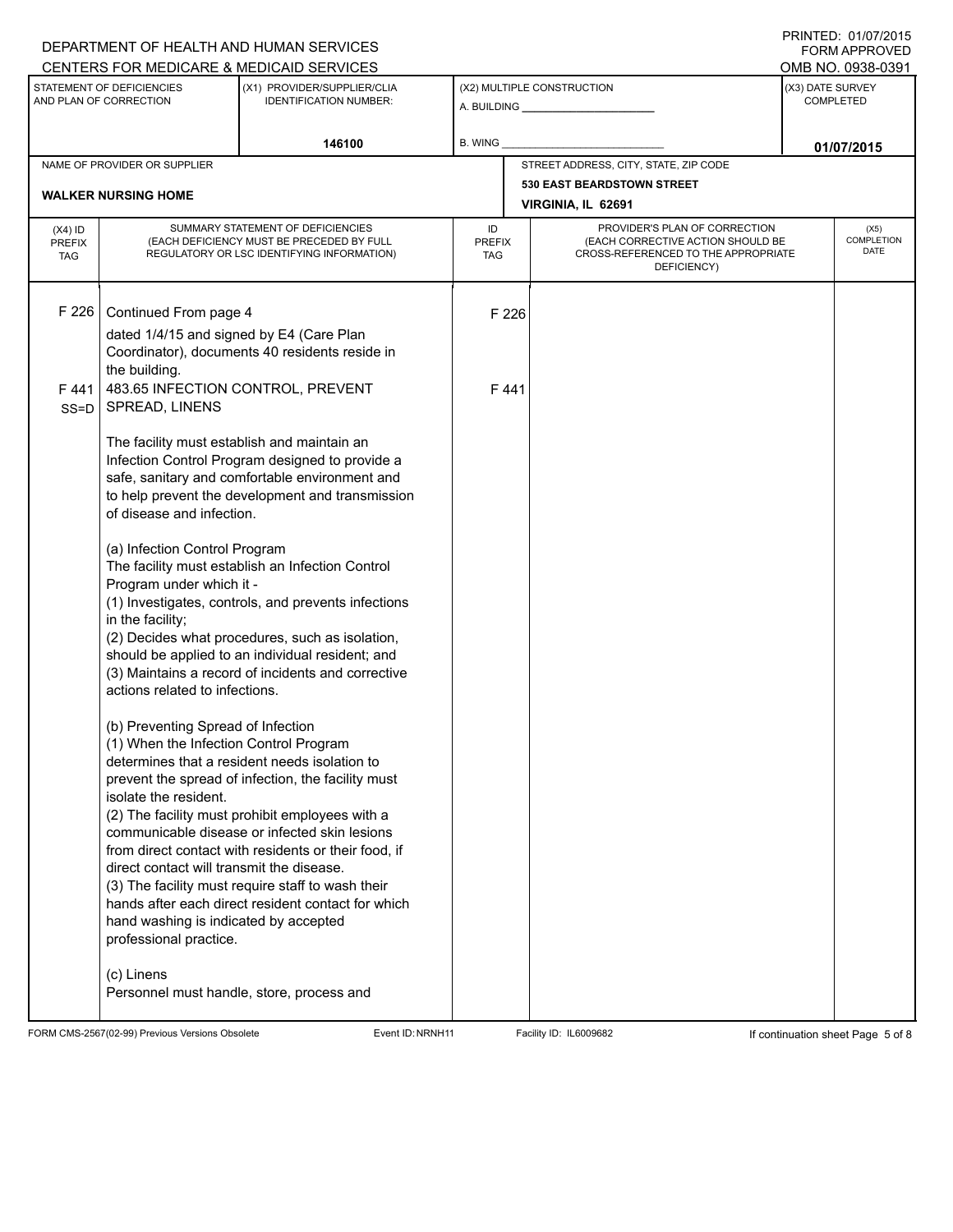|                                          |                                                     | DEPARTMENT OF HEALTH AND HUMAN SERVICES                                                                                                                                                                                                                                                                                                                                                                                                                                                                                                                      |                            |                                                                                                                          |                                       |                                      | FORM APPROVED                     |  |
|------------------------------------------|-----------------------------------------------------|--------------------------------------------------------------------------------------------------------------------------------------------------------------------------------------------------------------------------------------------------------------------------------------------------------------------------------------------------------------------------------------------------------------------------------------------------------------------------------------------------------------------------------------------------------------|----------------------------|--------------------------------------------------------------------------------------------------------------------------|---------------------------------------|--------------------------------------|-----------------------------------|--|
|                                          |                                                     | CENTERS FOR MEDICARE & MEDICAID SERVICES                                                                                                                                                                                                                                                                                                                                                                                                                                                                                                                     |                            |                                                                                                                          |                                       |                                      | OMB NO. 0938-0391                 |  |
|                                          | STATEMENT OF DEFICIENCIES<br>AND PLAN OF CORRECTION | (X1) PROVIDER/SUPPLIER/CLIA<br><b>IDENTIFICATION NUMBER:</b>                                                                                                                                                                                                                                                                                                                                                                                                                                                                                                 | (X2) MULTIPLE CONSTRUCTION |                                                                                                                          |                                       | (X3) DATE SURVEY<br><b>COMPLETED</b> |                                   |  |
|                                          |                                                     | 146100                                                                                                                                                                                                                                                                                                                                                                                                                                                                                                                                                       | <b>B. WING</b>             |                                                                                                                          |                                       | 01/07/2015                           |                                   |  |
|                                          | NAME OF PROVIDER OR SUPPLIER                        |                                                                                                                                                                                                                                                                                                                                                                                                                                                                                                                                                              |                            |                                                                                                                          | STREET ADDRESS, CITY, STATE, ZIP CODE |                                      |                                   |  |
|                                          |                                                     |                                                                                                                                                                                                                                                                                                                                                                                                                                                                                                                                                              |                            | <b>530 EAST BEARDSTOWN STREET</b>                                                                                        |                                       |                                      |                                   |  |
|                                          | <b>WALKER NURSING HOME</b><br>VIRGINIA, IL 62691    |                                                                                                                                                                                                                                                                                                                                                                                                                                                                                                                                                              |                            |                                                                                                                          |                                       |                                      |                                   |  |
| $(X4)$ ID<br><b>PREFIX</b><br><b>TAG</b> |                                                     | SUMMARY STATEMENT OF DEFICIENCIES<br>(EACH DEFICIENCY MUST BE PRECEDED BY FULL<br>REGULATORY OR LSC IDENTIFYING INFORMATION)                                                                                                                                                                                                                                                                                                                                                                                                                                 | ID<br><b>PREFIX</b><br>TAG | PROVIDER'S PLAN OF CORRECTION<br>(EACH CORRECTIVE ACTION SHOULD BE<br>CROSS-REFERENCED TO THE APPROPRIATE<br>DEFICIENCY) |                                       |                                      | (X5)<br><b>COMPLETION</b><br>DATE |  |
| F441                                     | Continued From page 5<br>infection.                 | transport linens so as to prevent the spread of                                                                                                                                                                                                                                                                                                                                                                                                                                                                                                              |                            | F441                                                                                                                     |                                       |                                      |                                   |  |
|                                          | by:<br>practices.                                   | This REQUIREMENT is not met as evidenced<br>Facility noncompliance resulted in two deficient                                                                                                                                                                                                                                                                                                                                                                                                                                                                 |                            |                                                                                                                          |                                       |                                      |                                   |  |
|                                          | sample of 10.                                       | A. Based on observation, interview, and record<br>review, the facility failed to perform hand hygiene<br>during incontinence care for one of four residents<br>(R5) reviewed for urinary incontinence in the                                                                                                                                                                                                                                                                                                                                                 |                            |                                                                                                                          |                                       |                                      |                                   |  |
|                                          | Findings include:                                   |                                                                                                                                                                                                                                                                                                                                                                                                                                                                                                                                                              |                            |                                                                                                                          |                                       |                                      |                                   |  |
|                                          | new incontinent pads.                               | On 1/5/15 at 9:50 a.m., R5 was incontinent of<br>urine. E9 (Certified Nursing Assistant) applied<br>gloves and provided incontinence care to R5. E9<br>then removed E9's gloves and applied a new pair<br>of gloves without washing/sanitizing hands, and<br>proceeded to dress R5. E10 (Certified Nursing<br>Assistant) applied gloves and removed R5's<br>soiled bedding and clothes, then E10 removed<br>the soiled gloves. Without washing/sanitizing<br>E10's hands E10 applied another pair of gloves<br>and assisted E9 with dressing R5 and applying |                            |                                                                                                                          |                                       |                                      |                                   |  |
|                                          | is done."                                           | On 1/5/15 at 10:00 a.m., E9 stated, "We wash our<br>hands prior to patient care and after patient care                                                                                                                                                                                                                                                                                                                                                                                                                                                       |                            |                                                                                                                          |                                       |                                      |                                   |  |
|                                          |                                                     | On 1/6/15 at 1:10 a.m., E2 (Director of Nursing)                                                                                                                                                                                                                                                                                                                                                                                                                                                                                                             |                            |                                                                                                                          |                                       |                                      |                                   |  |

FORM CMS-2567(02-99) Previous Versions Obsolete Event ID:NRNH11 Facility ID: IL6009682 If continuation sheet Page 6 of 8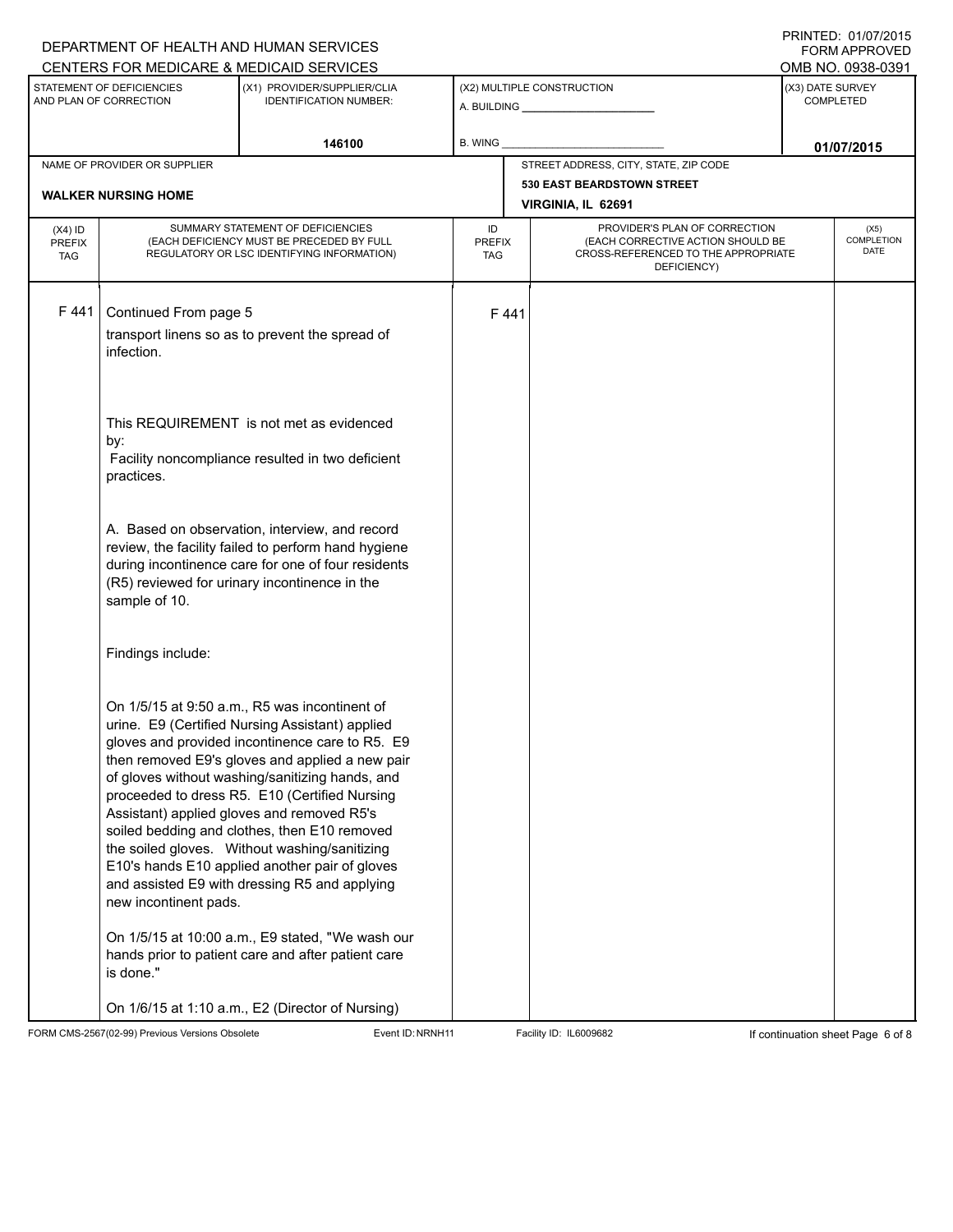|                                          |                                                                                                                                                                   | DEPARTMENT OF HEALTH AND HUMAN SERVICES                                                                                                                                                                                                                                                                                                                                                                                                                                                                                                                                                                               |                            |      |                                                                                                                          |                  | FORM APPROVED                     |  |
|------------------------------------------|-------------------------------------------------------------------------------------------------------------------------------------------------------------------|-----------------------------------------------------------------------------------------------------------------------------------------------------------------------------------------------------------------------------------------------------------------------------------------------------------------------------------------------------------------------------------------------------------------------------------------------------------------------------------------------------------------------------------------------------------------------------------------------------------------------|----------------------------|------|--------------------------------------------------------------------------------------------------------------------------|------------------|-----------------------------------|--|
|                                          |                                                                                                                                                                   | CENTERS FOR MEDICARE & MEDICAID SERVICES                                                                                                                                                                                                                                                                                                                                                                                                                                                                                                                                                                              |                            |      |                                                                                                                          |                  | OMB NO. 0938-0391                 |  |
|                                          | STATEMENT OF DEFICIENCIES<br>AND PLAN OF CORRECTION                                                                                                               | (X1) PROVIDER/SUPPLIER/CLIA<br><b>IDENTIFICATION NUMBER:</b>                                                                                                                                                                                                                                                                                                                                                                                                                                                                                                                                                          |                            |      | (X2) MULTIPLE CONSTRUCTION                                                                                               | (X3) DATE SURVEY | <b>COMPLETED</b>                  |  |
|                                          |                                                                                                                                                                   | 146100                                                                                                                                                                                                                                                                                                                                                                                                                                                                                                                                                                                                                | B. WING                    |      |                                                                                                                          |                  | 01/07/2015                        |  |
|                                          | NAME OF PROVIDER OR SUPPLIER                                                                                                                                      |                                                                                                                                                                                                                                                                                                                                                                                                                                                                                                                                                                                                                       |                            |      | STREET ADDRESS, CITY, STATE, ZIP CODE                                                                                    |                  |                                   |  |
|                                          | <b>WALKER NURSING HOME</b>                                                                                                                                        |                                                                                                                                                                                                                                                                                                                                                                                                                                                                                                                                                                                                                       |                            |      | <b>530 EAST BEARDSTOWN STREET</b>                                                                                        |                  |                                   |  |
|                                          |                                                                                                                                                                   |                                                                                                                                                                                                                                                                                                                                                                                                                                                                                                                                                                                                                       |                            |      | VIRGINIA, IL 62691                                                                                                       |                  |                                   |  |
| $(X4)$ ID<br><b>PREFIX</b><br><b>TAG</b> |                                                                                                                                                                   | SUMMARY STATEMENT OF DEFICIENCIES<br>(EACH DEFICIENCY MUST BE PRECEDED BY FULL<br>REGULATORY OR LSC IDENTIFYING INFORMATION)                                                                                                                                                                                                                                                                                                                                                                                                                                                                                          | ID<br><b>PREFIX</b><br>TAG |      | PROVIDER'S PLAN OF CORRECTION<br>(EACH CORRECTIVE ACTION SHOULD BE<br>CROSS-REFERENCED TO THE APPROPRIATE<br>DEFICIENCY) |                  | (X5)<br><b>COMPLETION</b><br>DATE |  |
| F 441                                    | Continued From page 6<br>to provide."<br>at all times, not just when infection occurs.<br>Prevention of infection is our goal."<br>other contaminated materials." | stated, "After providing incontinence care and<br>removing gloves I would expect the Certified<br>Nursing Assistants to sanitize their hands before<br>applying their new gloves if they have more cares<br>Facility's Infection Control Policy, dated 10/24/06,<br>documents, "Infection control must be observed<br>Facility's Handwashing Policy, dated 6/19/2000,<br>documents, "Handwashing is the single most<br>important means of preventing the spread of<br>infection to/from patientsFacility personnel<br>should wash hands before and after removing<br>gloves, and after handling bedpans, urinals, and |                            | F441 |                                                                                                                          |                  |                                   |  |
|                                          | review, the facility failed to prevent cross<br>affect all 40 residents.<br>Findings include:                                                                     | B. Based on observation, interview, and record<br>contamination between storage of soiled and<br>clean supplies. This failure has the potential to<br>On 1/6/15 at 9:40 a.m., the North hall soiled utility<br>room contained storage of clean urinals, hand<br>soap for dispensers, shampoo, and body wash.                                                                                                                                                                                                                                                                                                          |                            |      |                                                                                                                          |                  |                                   |  |
|                                          |                                                                                                                                                                   | On 1/6/15 at 10:00 a.m., the East hall soiled utility<br>room contained storage of toilet paper, paper<br>towels, gloves, individual hand sanitizers, the                                                                                                                                                                                                                                                                                                                                                                                                                                                             |                            |      |                                                                                                                          |                  |                                   |  |

FORM CMS-2567(02-99) Previous Versions Obsolete Event ID:NRNH11 Facility ID: IL6009682 If continuation sheet Page 7 of 8